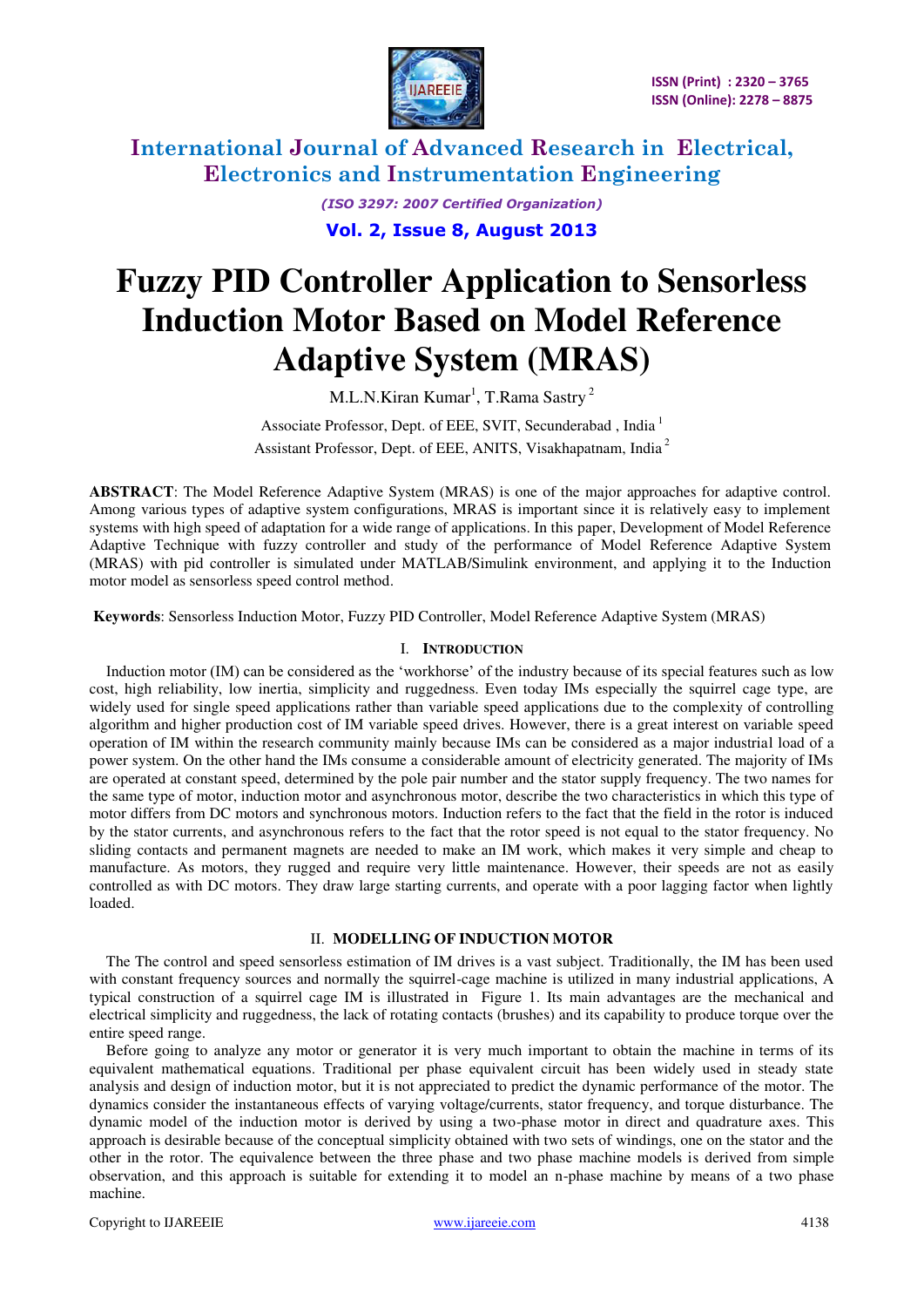

*(ISO 3297: 2007 Certified Organization)*  **Vol. 2, Issue 8, August 2013** 



Fig .1: A cut-away view of a squirrel cage IM

#### 2.1 REFERENCE FRAMES

 The required transformation in voltages, currents, or flux linkages is derived in a generalized way. The reference frames are chosen to be arbitrary and particular cases, such as stationary, rotor and synchronous reference frames are simple instances of the general case. R.H. Park, in the 1920s, proposed a new theory of electrical machine analysis to represent the machine in d – q model. He transformed the stator variables to a synchronously rotating reference frame fixed in the rotor, which is called Park's transformation. He showed that all the time varying inductances that occur due to an electric circuit in relative motion and electric circuits with varying magnetic reluctances could be eliminated.

The voltages s qs  $v_{ds}^{s}$  and  $v_{qs}^{s}$  can be resolved into as-bs-cs components and can be represented in matrix from as,

$$
\begin{bmatrix}\nV_{as} \\
V_{bs} \\
V_{cs}\n\end{bmatrix} = \begin{bmatrix}\n\cos\theta & \sin\theta & 1 \\
\cos(\theta - 120^\circ) & \sin(\theta - 120^\circ) & 1 \\
\cos(\theta + 120^\circ) & \sin(\theta + 120^\circ) & 1\n\end{bmatrix} \begin{bmatrix}\nV_{gs}^s \\
V_{ds}^s \\
V_{gs}^s\n\end{bmatrix}
$$

Here  $v_{\text{os}}^{s}$  is zero-sequence component, convenient to set  $\theta = 0$  so that q<sup>s</sup> axis is aligned with as-axis. Therefore ignoring zero-sequence component, it can be simplified as-

$$
V_{qs}^{s} = \frac{2}{3}v_{as} - \frac{1}{3}v_{bs} - \frac{1}{3}v_{cs} = v_{as}
$$
  

$$
V_{ds}^{s} = \frac{-1}{\sqrt{3}}v_{bs} + \frac{1}{\sqrt{3}}v_{cs}
$$
 (2.2.2.3)

Equations 2.2consistively called as *Clark Transformation.* 

Figure 1shows the synchronously rotating  $d^e - q^e$  axes, which rotate at synchronous speed  $w_e$  with respect to the d<sup>s</sup>-q<sup>s</sup> axes and the angle  $\theta_y = \omega_e * t$ . The two-phase d<sup>s</sup>-q<sup>s</sup> windings are transformed into the hypothetical windings mounted on the  $d^e$ -q<sup>e</sup> axes. The voltages on the  $d^s$ -q<sup>s</sup> axes can be transformed (or resolved) into the  $d^e$ -q<sup>e</sup> frame as follows:

From the above figure the terminal voltages are as follows,  $V_{qs} = R_q i_{qs} + p (L_{qq} i_{qs}) + p (L_{qd} i_{ds}) + p (L_{qg} i_{\alpha}) + p (L_{qg} i_{\beta})$  $V_{ds} = p (L_{dq} i_{qs}) + R_d i_{ds} + p (L_{dd} i_{ds}) + p (L_{da} i_{\alpha}) + p (L_{d\beta} i_{\beta})$  2.4  $\label{eq:Valpha} V_\alpha\,=p\,(L_{\alpha q}i_{qs})+p\,(L_{\alpha d}i_{ds})+R_\alpha i_\alpha\,+p\,(L_{\alpha\alpha}i_\alpha)+p\,(L_{\alpha\beta}i_\beta)$  $V_{\beta} = p (L_{\beta q} i_{qs}) + p (L_{\beta d} i_{ds}) + p (L_{\beta \alpha} i_{\alpha}) + R_{\beta} i_{\beta} + p (L_{\beta \beta} i_{\beta})$ 

Where p is the differential operator  $d/dt$ , and  $v_{qs}$ ,  $v_{ds}$  are the terminal voltages of the stator q axis and d axis.  $V_{\alpha}$ ,  $V_\beta$  are the voltages of rotor  $\alpha$  and  $\beta$  windings, respectively. i<sub>qs</sub> and i<sub>ds</sub> are the stator *q* axis and *d* axis currents. Whereas  $i_\alpha$  and  $i_\beta$  are the rotor  $\alpha$  and  $\beta$  winding currents, respectively and  $L_{qq}$ ,  $L_{dd}$ ,  $L_{\alpha\alpha}$  and  $L_{\beta\beta}$  are the stator q and d axis winding and rotor  $\alpha$  and  $\beta$  winding self-inductances, respectively.

The following are the assumptions made in order to simplify the equation

i. Uniform air-gap

Copyright to IJAREEIE www.ijareeie.com 4138 ii. Balanced rotor and stator windings with sinusoidally distributed mmfs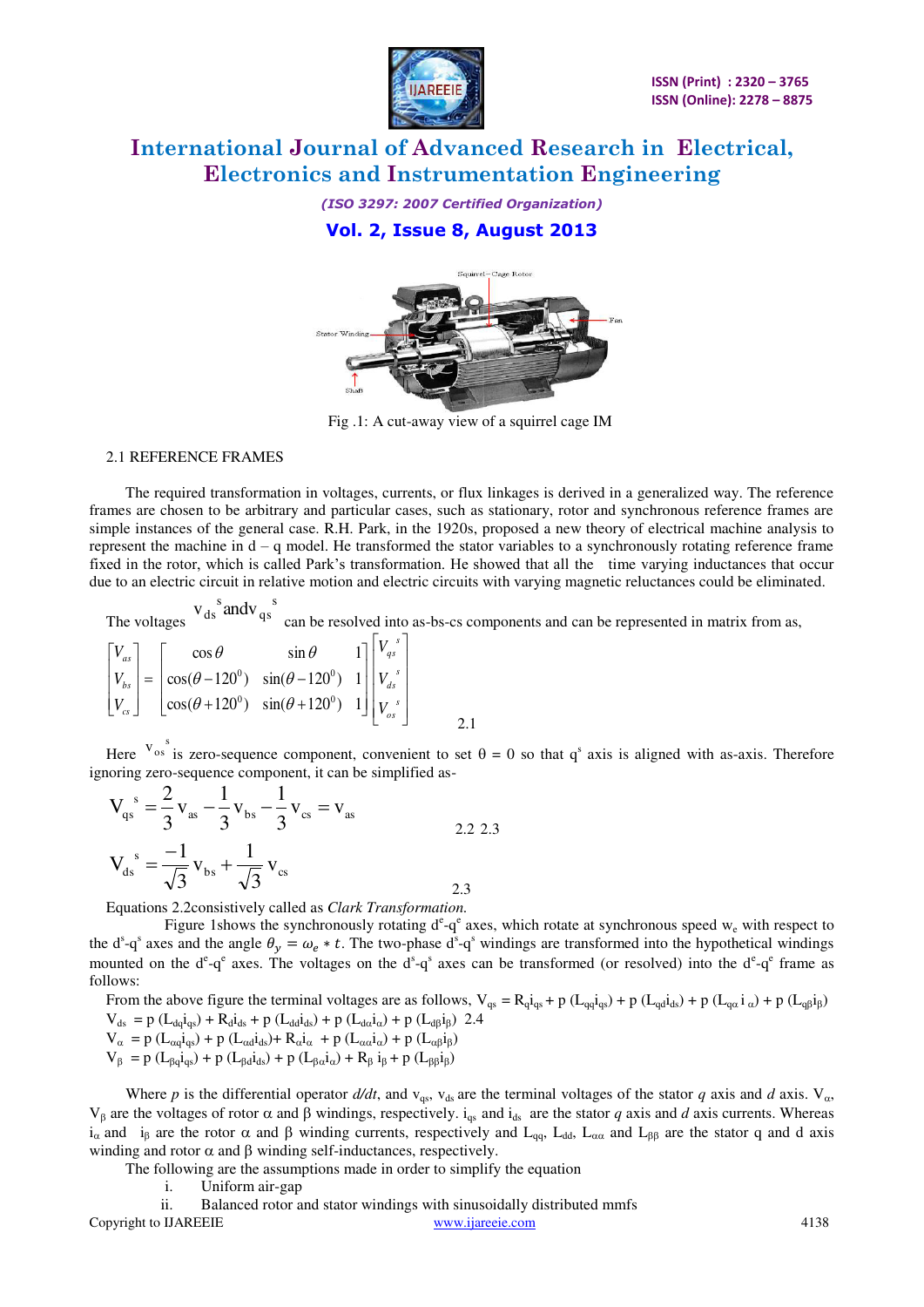

*(ISO 3297: 2007 Certified Organization)* 

### **Vol. 2, Issue 8, August 2013**

- iii. Inductance in rotor position is sinusoidal and
- iv. Saturation and parameter changes are neglected

 The rotor equations in above equation 2.10 are refereed to stator side as in the case of transformer equivalent circuit. From this, the physical isolation between stator and rotor d-q axis is eliminated.

 Dynamic equations of the induction motor in any reference frame can be represented by using flux linkages as variables. This involves the reduction of a number of variables in the dynamic equations. Even when the voltages and currents are discontinuous the flux linkages are continuous. The stator and rotor flux linkages in the stator reference frame are defined as

$$
\psi_{qs} = L_{s}i_{qs} + L_{m}i_{qr}
$$
\n
$$
\psi_{ds} = L_{s}i_{ds} + L_{m}i_{dr}
$$
\n
$$
\psi_{qr} = L_{r}i_{qr} + L_{m}i_{qs}
$$
\n
$$
\psi_{dr} = L_{r}i_{dr} + L_{m}i_{ds}
$$
\n
$$
\psi_{qm} = L_{m}(i_{qs} + i_{qr})
$$
\n
$$
\psi_{dm} = L_{m}(i_{ds} + i_{dr})
$$
\n
$$
\psi_{ds} = \int (v_{ds} - R_{s}i_{ds})dt
$$
\n
$$
\psi_{qs} = \int (v_{qs} - R_{s}i_{qs})dt
$$
\n
$$
\psi_{dr} = \frac{-L_{r}\omega_{r}\psi_{qr} + L_{m}i_{ds}R_{r}}{R_{r} + sL_{r}}
$$
\n
$$
\psi_{qr} = \frac{L_{r}\omega_{r}\psi_{dr} + L_{m}R_{r}i_{qs}}{R_{r} + sL_{r}}
$$
\n
$$
i_{ds} = \frac{v_{ds}}{R_{s} + sL_{s}} - \left[\frac{\psi_{dr}.sL_{m}}{L_{r}.(R_{s} + sL_{s})}\right]
$$
\n
$$
i_{qs} = \frac{v_{qs}}{R_{s} + sL_{s}} - \left[\frac{\psi_{qr}.sL_{m}}{L_{r}.(R_{s} + sL_{s})}\right]
$$
\n
$$
2.10
$$

The electromagnetic torque of the induction motor in stator reference frame is given by

$$
T_e = \frac{3}{2} \frac{p}{2} L_m (i_{qs} i_{dr} - i_{ds} i_{qr}
$$
  
\n
$$
T_e = \frac{3}{2} \frac{p}{2} \frac{L_m}{L_r} (i_{qs} \psi_{dr} - i_{ds} \lambda_{qr})
$$
  
\nor  
\n(2.12)

III. **MODELLING OF SRM**

.

 $\mathbf{l}$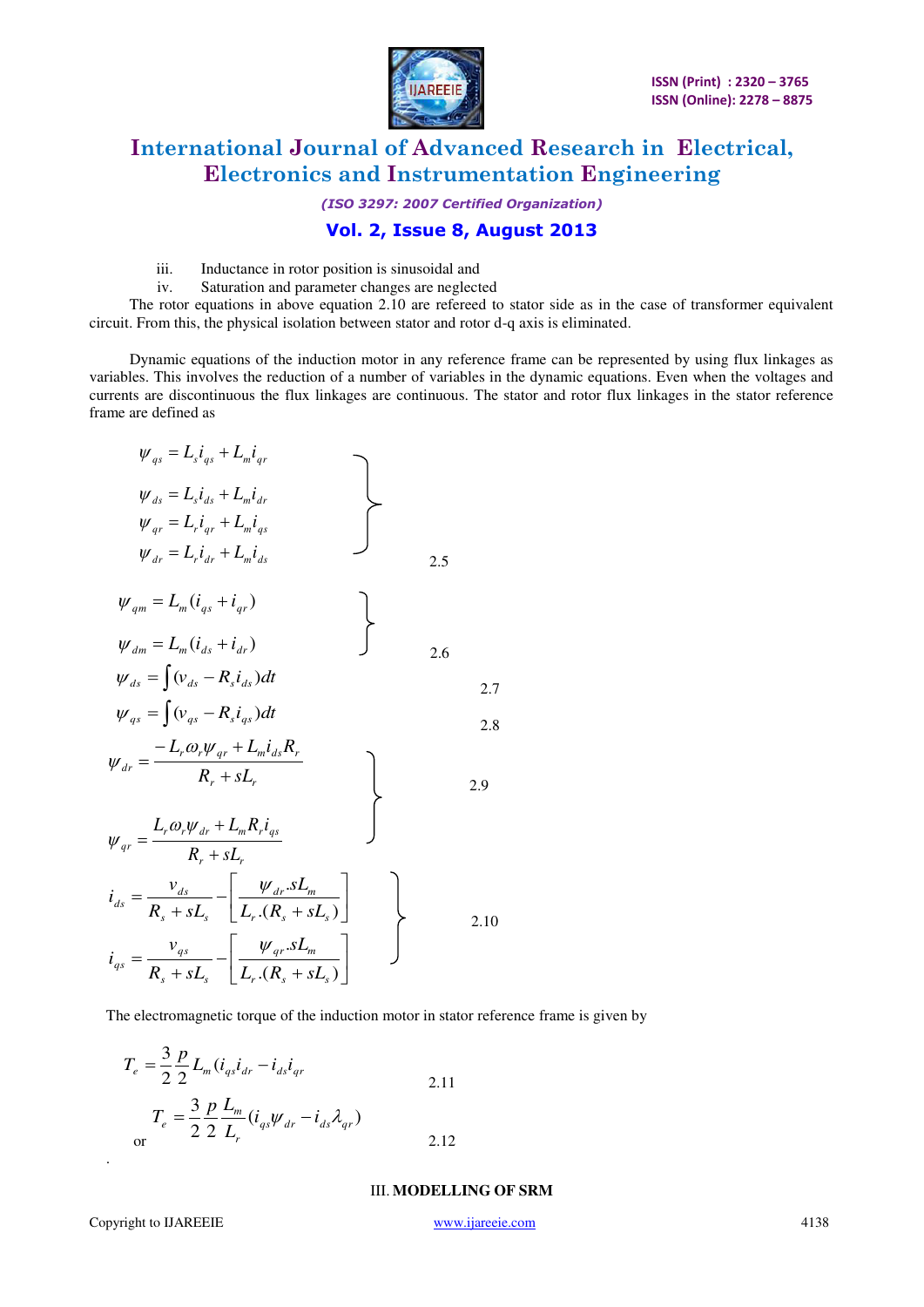

*(ISO 3297: 2007 Certified Organization)* 

### **Vol. 2, Issue 8, August 2013**

 The fundamentals of vector control can be explained with the help of figure 2, where the machine model is represented in a synchronously rotating reference frame.



Fig 2: Basic block diagram of vector control

#### 3.1 INVERTER

 Processing of the torque status output and the flux status output is handled by the optimal switching logic. The function of the optimal switching logic is to select the appropriate stator voltage vector that will satisfy both the torque





#### $V_{\rm de}$ Vecto L. Rotator  $\frac{1}{2}$ nverter Decoupling d-q to a-b-Flux<br>Estimato L Speed<br>Estimator  $\omega_{\rm r}$

Fig 4: Block Diagram of Sensorless Control of Induction Motor

#### 3.2 BASIC THEORY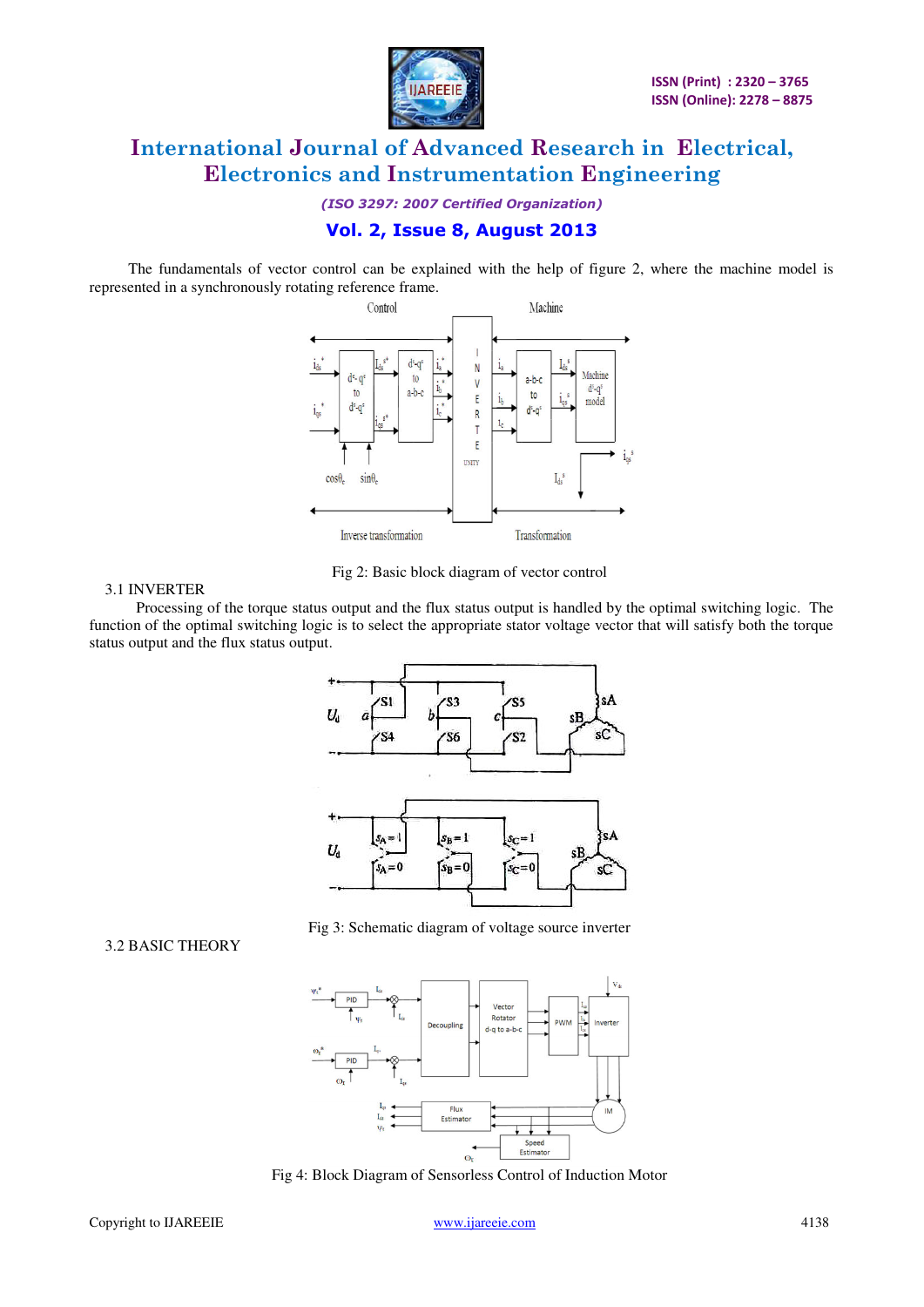

*(ISO 3297: 2007 Certified Organization)* 

### **Vol. 2, Issue 8, August 2013**

#### IV.**MODEL REFERENCING ADAPTIVE SYSTEM (MRAS)**

Tamai [5] has proposed one speed estimation technique based on the Model Reference Adaptive System (MRAS) in 1987. Two years later, Schauder [6] presented an alternative MRAS scheme which is less complex and more effective. The MRAS approach uses two models. The model that does not involve the quantity to be estimated (the rotor speed, ωr) is considered as the reference model. The model that has the quantity to be estimated involved is considered as the adaptive model (or adjustable model).



Fig 5: basic identification structures and their correspondence with MRAS

#### 4.1 FUZZY CONTROLLER DESIGN

 The main use of fuzzy control system is based on empirical rules is more effective. Fuzzy systems are easily upgraded by adding new rules or new features to improve performance. Fuzzy control can be used to improve existing traditional control systems by adding a layer of intelligence to the current control method [7]. The fuzzy logic controller consists of Fuzzy Inference System Editor. The output of the controller is crisp value. This Graphical User Interface consists of FIS Editor, Membership function Editor, Rule Editor, Rule Viewer and Surface Viewer.

#### 4.2 MAMDANI-TYPE INFERENCE METHOD

 Mamdani's fuzzy inference method is the most commonly seen fuzzy methodology. Mamdani's method was among the first control systems built using fuzzy set theory. Mamdani-type inference, as we have defined it for the Fuzzy Logic Toolbox, expects the output membership functions to be fuzzy sets. After the aggregation process, there is a fuzzy set for each output variable that needs defuzzification. It's possible, and in many cases much more efficient, to use a single spike as the output membership functions rather than a distributed fuzzy set. This is sometimes known as a singleton output membership function, and it can be thought of as a pre-defuzzified fuzzy set. It enhances the efficiency of the defuzzification process because it greatly simplifies the computation required by the more general Mamdani method, which finds the centroid of a two-dimensional function. The flow proceeds up from the inputs in the lower left, then across each row, or rule, and then down the rule outputs to finish in the lower right. This is a very compact way of showing everything at once, from linguistic variable fuzzification all the way through defuzzification of the aggregate output.

 Fuzzy logic controllers usually outperform other controllers in complex, nonlinear, or undefined systems for which a good practical knowledge exists. Fuzzy logic controllers are based on fuzzy sets, i.e., classes of objects in which the transition from membership to non membership is smooth rather than abrupt. Therefore, boundaries of fuzzy sets can be vague and ambiguous, making them useful for approximation systems.

There are five primary GUI tools for building, editing [3, 7], and observing fuzzy inference systems in the Fuzzy Logic Toolbox: the Fuzzy Inference System or FIS Editor, the Membership Function Editor, the Rule Editor, the Rule Viewer, the Surface Viewer.The FIS Editor handles the high-level issues for the system: The Fuzzy Logic Toolbox doesn't limit the number of inputs. However, the number of inputs may be limited by the available memory of the machine. If the number of inputs is too large, or the number of membership functions is too big, then it may also be difficult to analyze the FIS using the other GUI tools.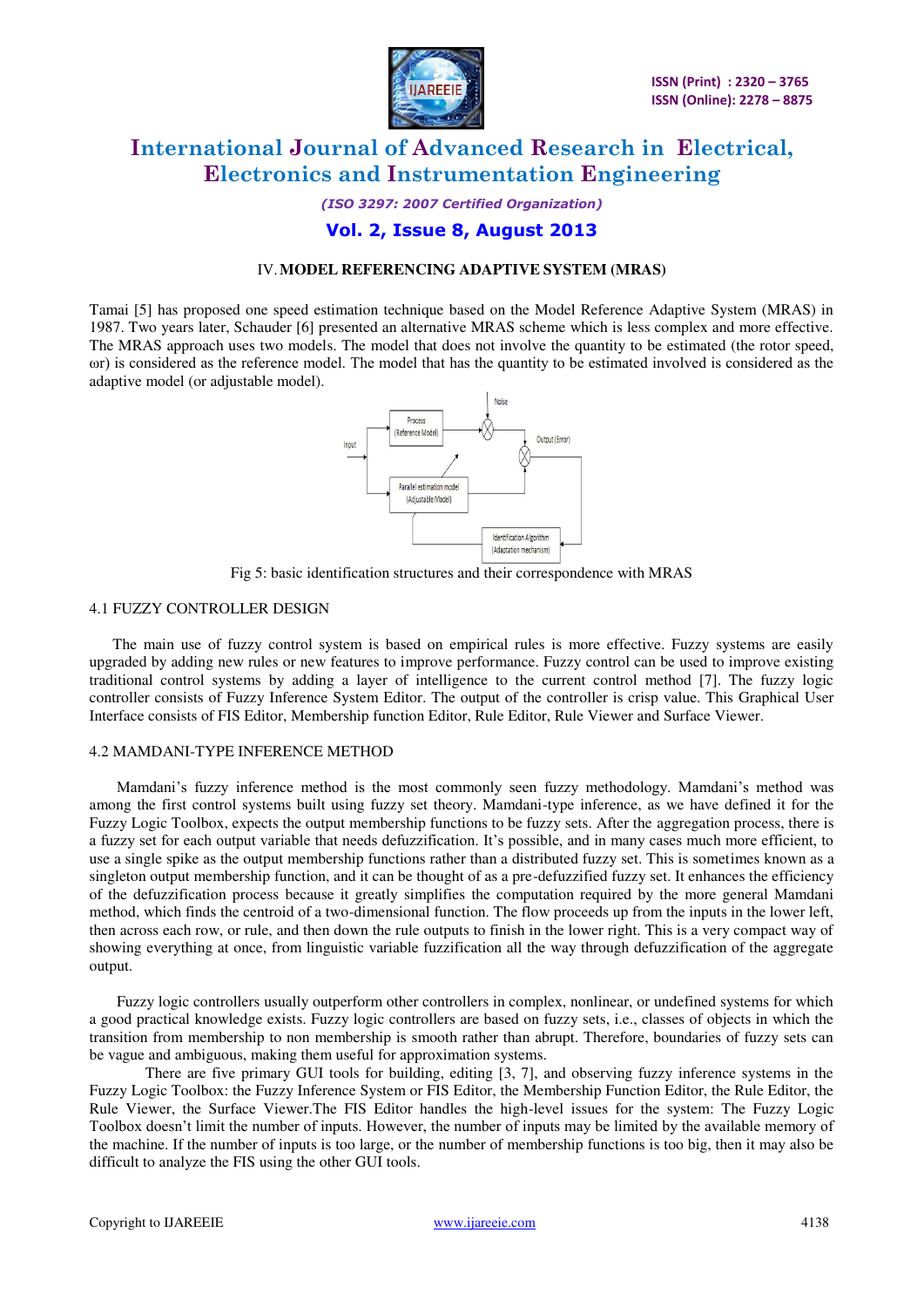

*(ISO 3297: 2007 Certified Organization)* 

### **Vol. 2, Issue 8, August 2013**



Fig.6: Fuzzy Inference System

#### 4.3 MEMBERSHIP FUNCTIONS

 A membership function (MF) is a curve that defines how each point in the input space is mapped to a membership value (or degree of membership) between 0 and 1. The input space is sometimes referred to as the universe of discourse, a fancy name for a simple concept. The Fuzzy Logic Toolbox includes 11 built-in membership function types.

 The simplest membership functions are formed using straight lines. Of these, the simplest is the Triangular membership function, and it has the function name trimf. It's nothing more than a collection of three points forming a triangle. The Trapezoidal membership function, trapmf, has a flat top and really is just a truncated triangle curve. These straight line membership functions have the advantage of simplicity.



Fig.7: Triangular and Trapezoidal

#### 4.4 FUZZY LOGIC CONTROLLER WITH RULE VIEWER

 The Fuzzy Logic Toolbox library contains the Fuzzy Logic Controller and Fuzzy Logic Controller with Rule Viewer blocks. It also includes a Membership Functions sublibrary that contains Simulink blocks for the built-in membership functions.

#### V. **VECTOR CONTROL OF INDUCTION MOTOR**

The The Vector Control or Field orientation control of induction motor is simulated on MATLAB®/SIMULINK - platform to study the various aspects of the controller. The actual system can be modeled with a high degree of accuracy in this package.. This chapter discusses the realization of vector control of induction motor using Simulink blocks.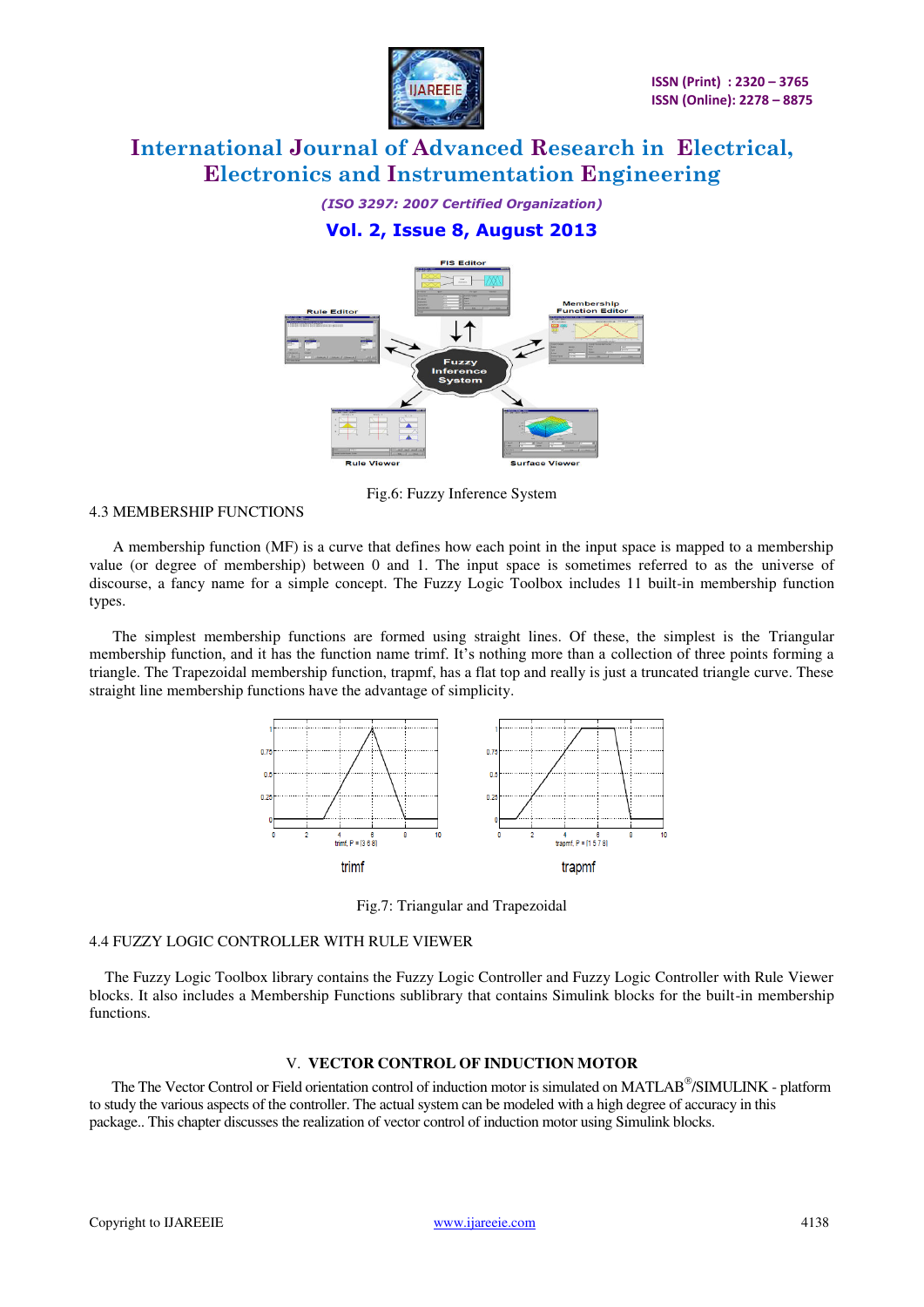

*(ISO 3297: 2007 Certified Organization)* 

### **Vol. 2, Issue 8, August 2013**



Fig 8: Simulink Model of Vector Controlled Induction motor

#### 5.1 INDUCTION MOTOR MODEL

The motor is modeled in stator reference frame. The dynamic equations are given using these equations we can develop the induction motor model in stator reference frame. Fig 9 shows the simulink block diagram for motor model. Inputs to this block are direct and quadrature axes voltages and load torque. The outputs are direct and quadrate axis rotor fluxes, direct and quadrature axes stator currents, electrical torque developed and rotor speed.



Fig.9: Simulink block diagram for induction motor model

#### 5.2 INVERTER

 The function of the optimal switching logic is to select the appropriate stator voltage vector that will satisfy both the torque status output and the flux status output. Processing of the torque status output and the flux status output is handled by the optimal switching logic.



Fig 10: Voltage Source Inverter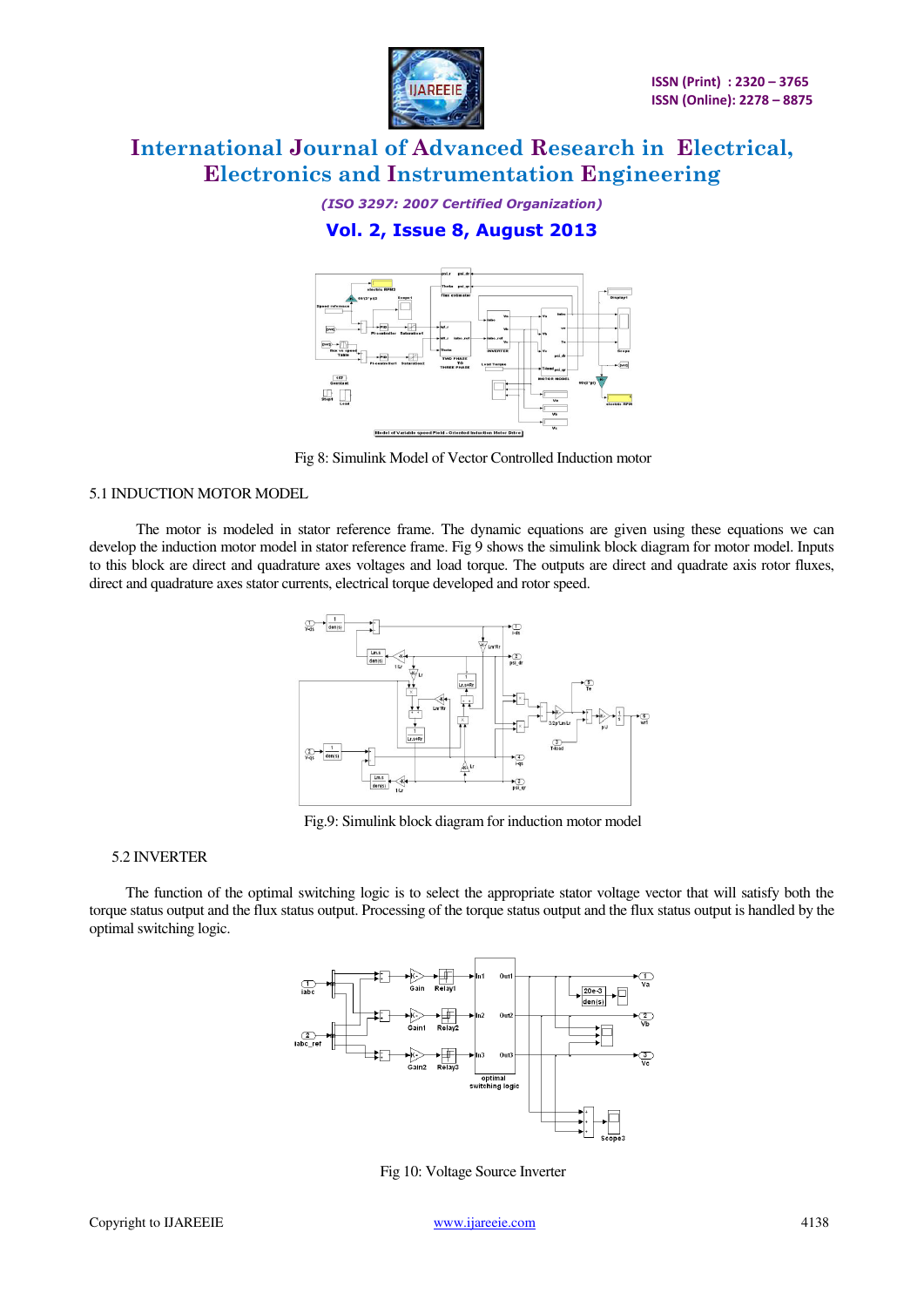

*(ISO 3297: 2007 Certified Organization)* 

#### **Vol. 2, Issue 8, August 2013**

#### 5.3 SENSORLESS CONTROL OF INDUCTION MOTOR

 The Sensorless control of induction motor using Model Reference Adaptive System (MRAS) is simulated on MATLAB/SIMULINK - platform to study the various aspects of the controller.. Here we are going to discuss the realization of Sensorless control of induction motor using MRAS for simulink blocks.. Main subsystems are the 3-phase to 2-phase transformation, 2-phase to 3-phase transformation, induction motor model, Model Reference Adaptive System (MRAS) and optimal switching logic & inverter.



Fig 11: Simulink root block diagram of Sensorless control of induction motor using MRAS

#### 5.4 MODEL REFERNCE ADAPTIVE SYSTEM (MRAS)

 Figure 15 shows the simulink block diagram Model Referencing Adaptive System (MRAS). Which is consists Two blocks one is called Reference Model and other is Adaptive Model. The voltage model's stator-side equations, are defined as a Reference Model and the simulink block diagram of Reference Model is shown in Fig 11. The Adaptive Model receives the machine stator voltage and current signals and calculates the rotor flux vector signals, as indicated by equations, which is shown in Fig 12. By using suitable adaptive mechanism the speed  $\omega_{r}$ , can be estimated and taken as feedback.



Fig 12: Simulink block diagram for Model Referencing Adaptive System with pi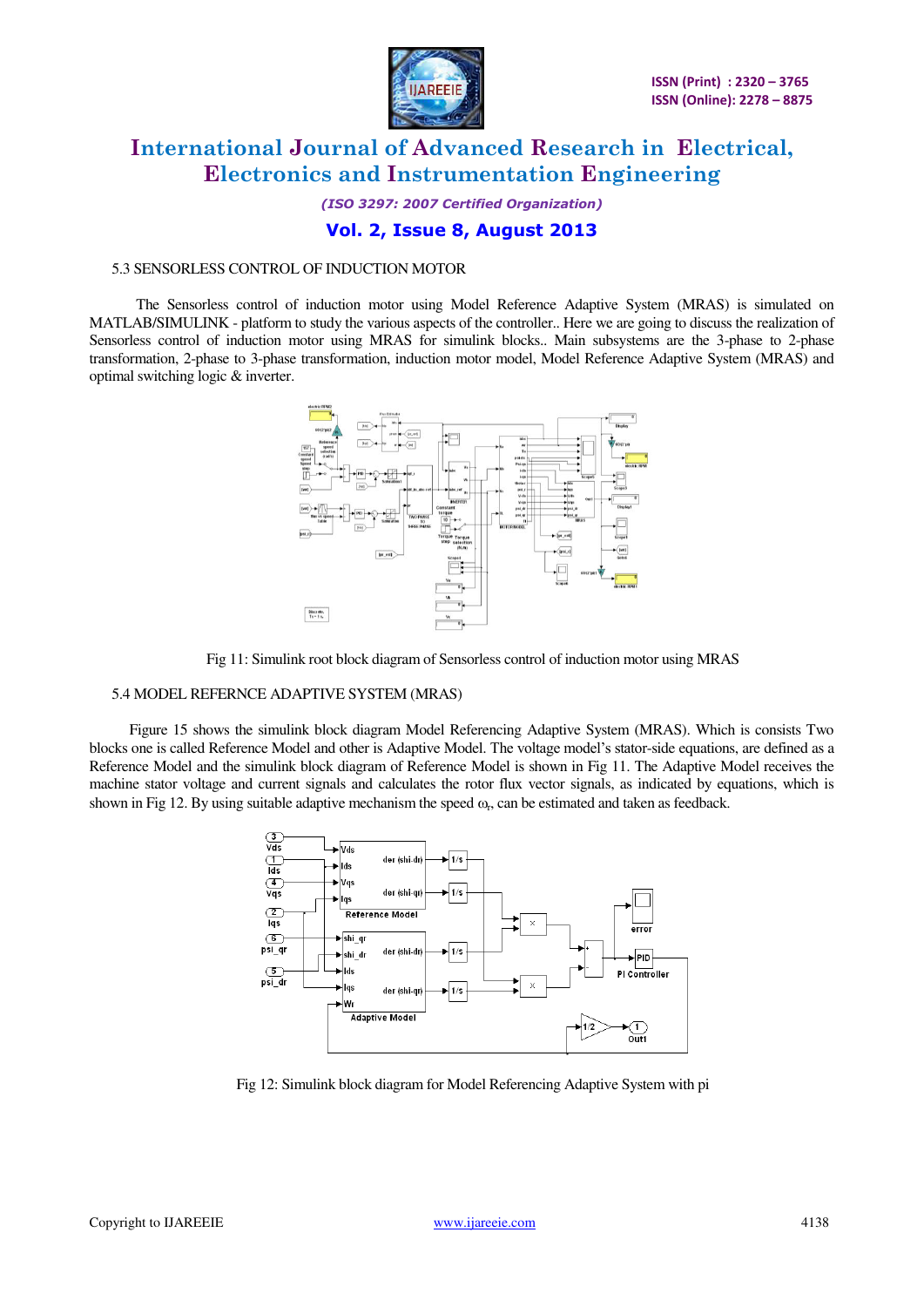

*(ISO 3297: 2007 Certified Organization)* 

### **Vol. 2, Issue 8, August 2013**



| File Edit View                                            |               |                                              |             |
|-----------------------------------------------------------|---------------|----------------------------------------------|-------------|
| kp<br>sensorlesspid<br>E<br>(mamdani)<br>ki<br>de<br>kd   |               |                                              |             |
| FIS Name:                                                 | sensorlesspid | FIS Type:                                    | mamdani     |
| And method                                                | min           | Current Variable<br>$\overline{\phantom{a}}$ |             |
| Or method                                                 | max           | Name<br>$\overline{\phantom{0}}$             | E           |
| Implication                                               | min           | Type<br>$\overline{\phantom{a}}$             | input       |
| Aggregation                                               | max           | Range<br>$\overline{\phantom{a}}$            | $[-100100]$ |
| Defuzzification                                           | centroid      | Help<br>$\blacktriangledown$                 | Close       |
| System "sensoriesspid": 2 inputs, 3 outputs, and 26 rules |               |                                              |             |

Fig 13: Simulink block diagram for fuzzy logic controller

Fig 14: Simulink block diagram for fuzzy pid editor



Fig 15: Simulink block diagram for Model Referencing Adaptive System with fuzzy

#### VI.**MATLAB BASED MODELING AND PERFORMANCE**

The simulation of Vector Control of Induction Motor is done by using MATLAB®/SIMULINK. The results for different cases are given below.

Reference speed = 100 rad/sec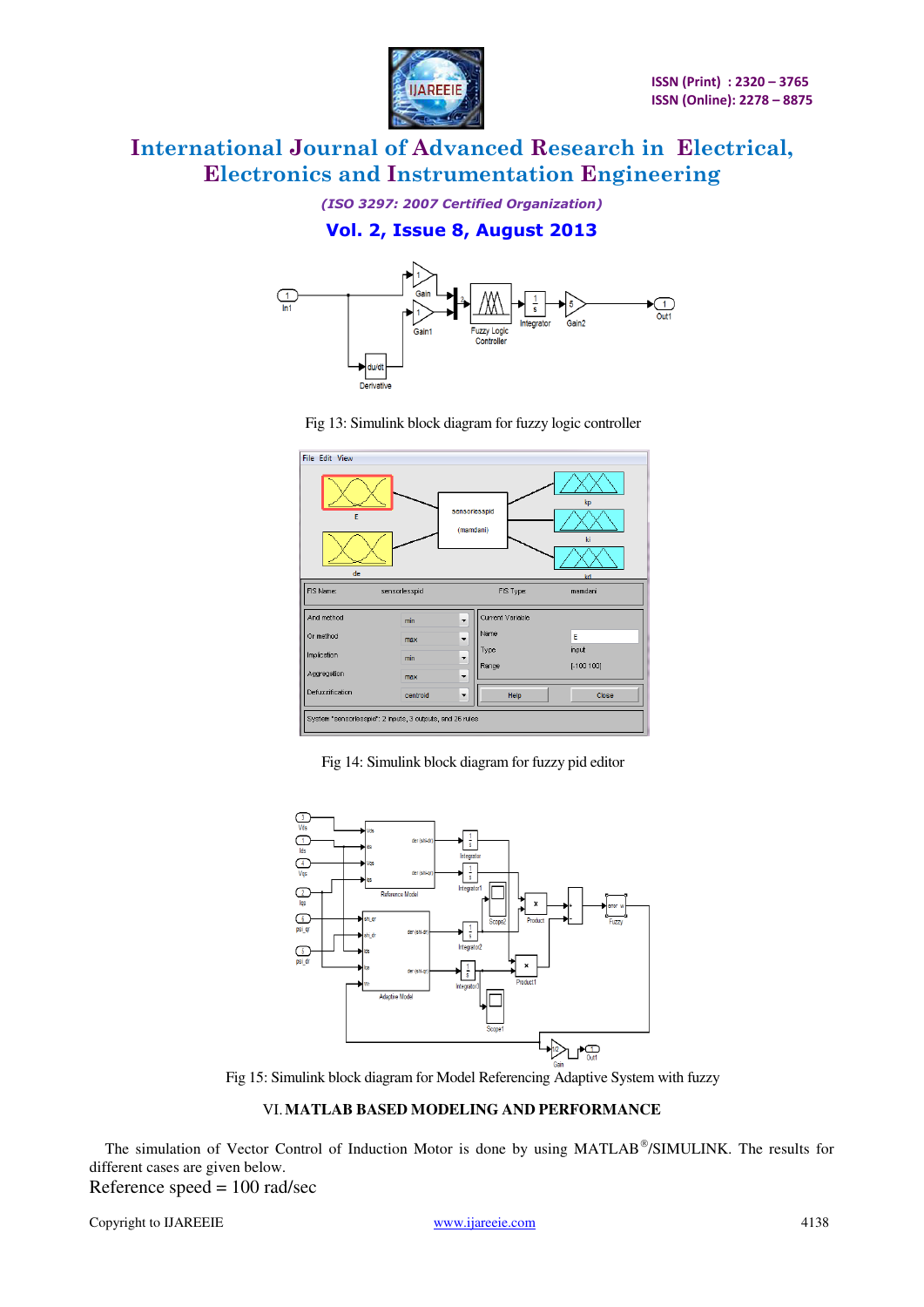

*(ISO 3297: 2007 Certified Organization)*  **Vol. 2, Issue 8, August 2013** 



Fig 16: 3- $\phi$  currents, Speed, and Torque for no-load reference speed of 100 rad/sec with pid controller

Fig. 16 shows the no load line currents, speed and torque wave forms with pid. It can be seen that at starting the values of currents and torque will be high. The motor reaches to its final steady state position with in less time and rise time is 0.15sec. Hence it has fast dynamic response.



Fig 17: 3- $\phi$  currents, Speed, and Torque for no-load reference speed of 100 rad/sec with fuzzy pid controller

Fig. 17 shows the no load line currents, speed and torque wave forms with fuzzy pid. It can be seen that at starting the values of currents and torque will not fluctuate. The motor reaches to its final steady state position with in less time and rise time is 1.5sec. Hence fuzzy controller can can reduce the peak overshoot.

#### VII. **CONCLUSION**

In this paper, Sensorless control of induction motor using Model Reference Adaptive System (MRAS) technique has been proposed. Sensorless control gives the benefits of Vector control without using any shaft encoder. In this paper the principle of vector control and Sensorless control of induction motor is given elaborately. The mathematical model of the drive system has been developed and results have been simulated. Simulation results of Vector Control and Sensorless Control of induction motor using MRAS technique using pid and fuzzy pid controller were carried out by using Matlab/Simulink and from the analysis of the simulation results, the transient and steady state performance of the drive have been presented and analyzed.